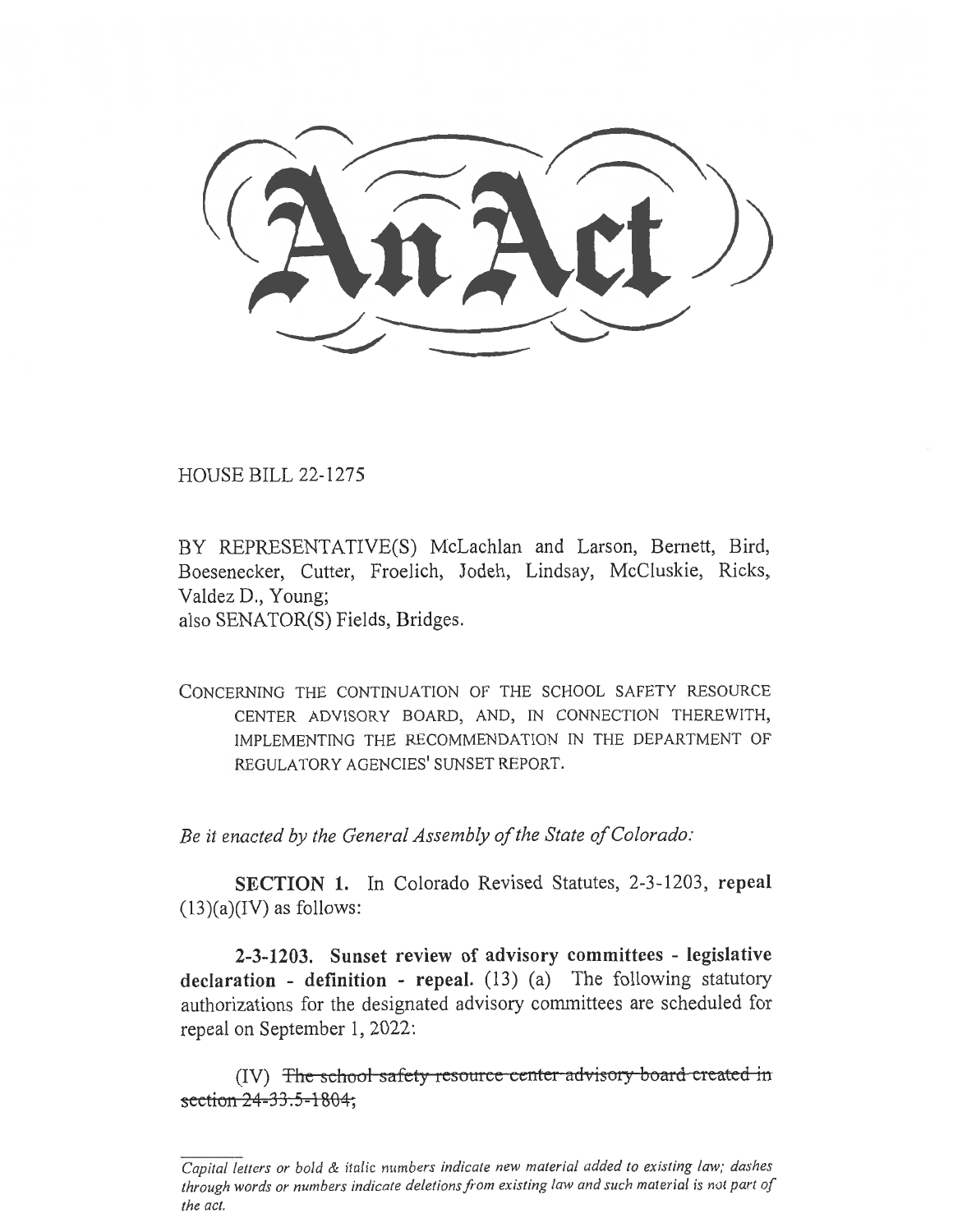SECTION 2. In Colorado Revised Statutes, 24-33.5-1804, repeal (6) as follows:

24-33.5-1804. School safety resource center advisory board created. (6)  $(a)$  This section is repealed, effective September 1, 2022.

(b) Prior to said repeal, the advisory board appointed pursuant to this section shall be reviewed as provided in section 2-3-1203, C.R.S.

SECTION 3. Act subject to petition - effective date. This act takes effect at 12:01 a.m. on the day following the expiration of the ninety-day period after final adjournment of the general assembly; except that, if a referendum petition is filed pursuant to section 1 (3) of article V of the state constitution against this act or an item, section, or part of this act within such period, then the act, item, section, or part will not take effect unless approved by the people at the general election to be held in